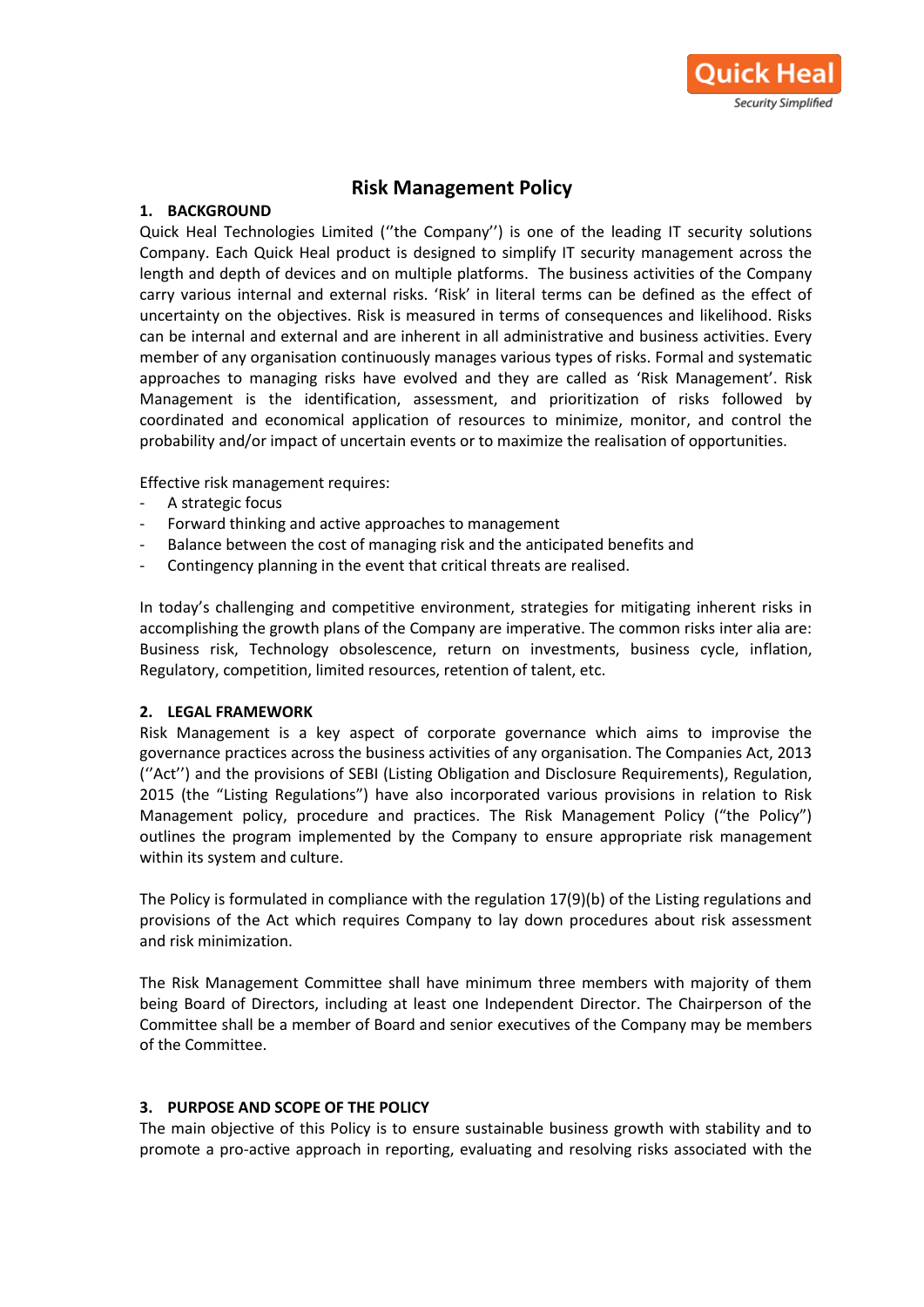

Company's business. In order to achieve the key objective, this Policy establishes a structured and disciplined approach to Risk Management, in order to guide decisions on risk related issues.

The specific objectives of this Policy are:

- To ensure that all the current and future material risk exposures of the Company are identified, assessed, quantified, appropriately mitigated, minimized and managed i.e. to ensure adequate systems for risk management.
- To establish a framework for the company's risk management process and to ensure its implementation.
- To enable compliance with appropriate regulations, wherever applicable, through the adoption of best practices.
- To assure business growth with financial stability.
- To create a mitigation plan to minimize risk impact and likelihood
- To review the Business Continuity Plan

# **4. APPLICABILITY**

This Policy applies to every part of the Company's business and functions[.](http://www.jyoti.com/pdf/risk_management_policy.pdf#page=4)

#### **5. KEY DEFINITIONS**

- "**Risk Assessment"** – The systematic process of identifying and analysing risks. Risk Assessment consists of a detailed study of threats and vulnerability and resultant exposure to various risks

- "**Risk Management"** – The systematic way of protecting business resources and income against losses so that the objectives of the Company can be achieved without unnecessary interruption.

- "**Risk Management Process"** - The systematic application of management policies, procedures and practices to the tasks of establishing the context, identifying, analysing, evaluating, treating, monitoring and communicating risk.

#### **6. RISK FACTORS**

The objectives of the Company are subject to both external and internal risks that are enumerated below:

#### **External Risk Factors**

- Economic Environment and Market conditions Change in technology
- Competition
- Credit Risk
- Political Environment
- Inflation and Cost structure
- Legal

#### **Internal Risk Factors**

- Operational Efficiency
- Hurdles in optimum utilisation of resources
- Human Resource Management & talent retention
- Culture and values
- Contractual Compliance